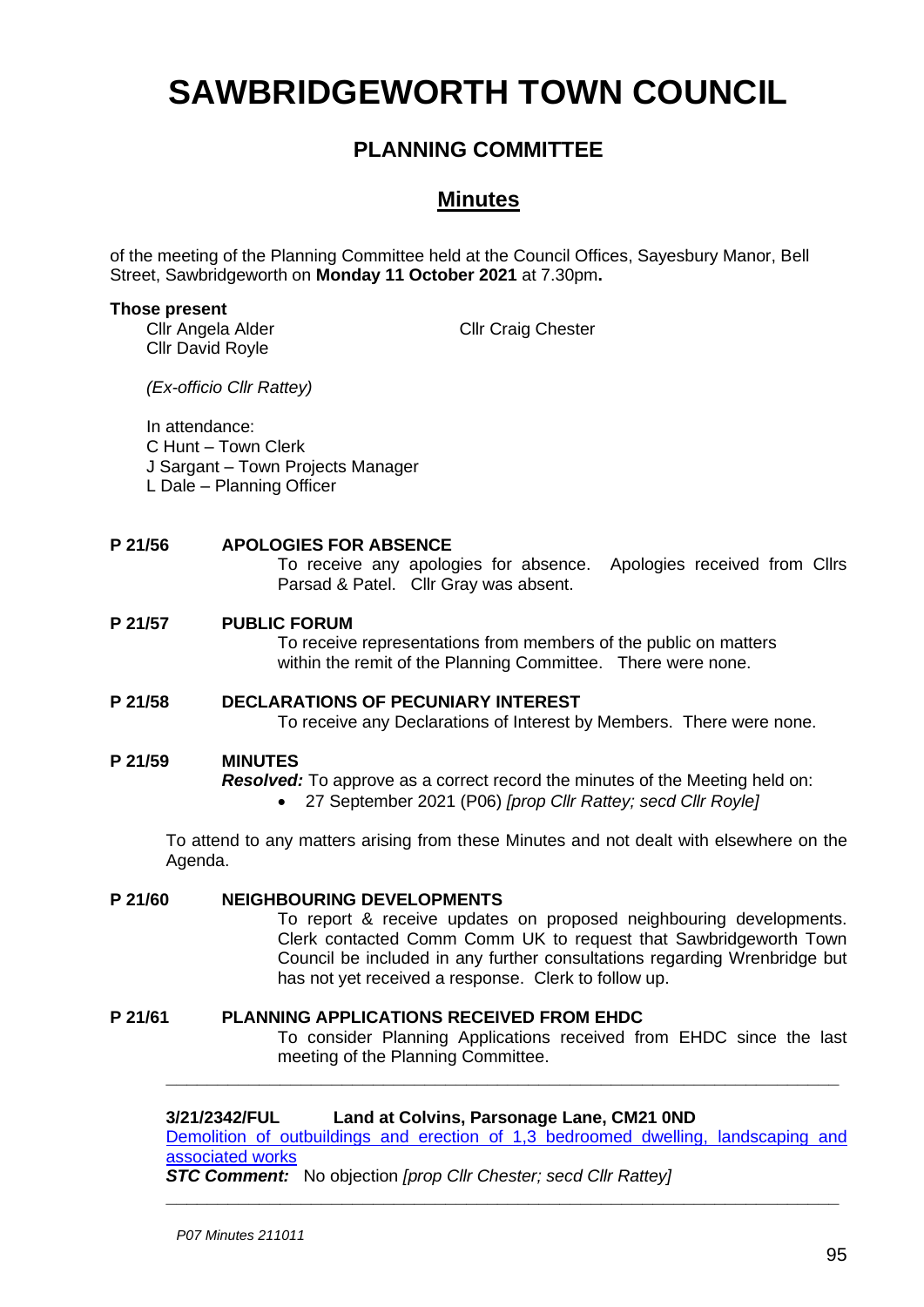#### **3/21/2382/HH Margray, London Road, Spellbrook**

[Two storey side extension, part two, part single storey rear extension. Loft conversion](https://publicaccess.eastherts.gov.uk/online-applications/applicationDetails.do?activeTab=documents&keyVal=QZFJ45GLH1Z00)  [including rear dormer window](https://publicaccess.eastherts.gov.uk/online-applications/applicationDetails.do?activeTab=documents&keyVal=QZFJ45GLH1Z00)

**\_\_\_\_\_\_\_\_\_\_\_\_\_\_\_\_\_\_\_\_\_\_\_\_\_\_\_\_\_\_\_\_\_\_\_\_\_\_\_\_\_\_\_\_\_\_\_\_\_\_\_\_\_\_\_\_\_\_\_\_\_\_\_\_\_**

*STC Comment:* Objection. Overdevelopment of site *[prop Cllr Chester; secd Cllr Royle]* **\_\_\_\_\_\_\_\_\_\_\_\_\_\_\_\_\_\_\_\_\_\_\_\_\_\_\_\_\_\_\_\_\_\_\_\_\_\_\_\_\_\_\_\_\_\_\_\_\_\_\_\_\_\_\_\_\_\_\_\_\_\_\_\_\_**

#### **3/21/2417/HH 76 White Post Field, CM21 0BY**

[Replacement of conservatory](https://publicaccess.eastherts.gov.uk/online-applications/applicationDetails.do?keyVal=QZQCFJGLH4O00&activeTab=summary) roof

*STC Comment:* No objection *[prop Cllr Royle; secd Cllr Rattey]* **\_\_\_\_\_\_\_\_\_\_\_\_\_\_\_\_\_\_\_\_\_\_\_\_\_\_\_\_\_\_\_\_\_\_\_\_\_\_\_\_\_\_\_\_\_\_\_\_\_\_\_\_\_\_\_\_\_\_\_\_\_\_\_\_\_**

#### **P 21/62 LATE PLANNING APPLICATIONS**

To deal with Planning Applications received from EHDC following the Publication of this Agenda and received before 8 October 2021.

**\_\_\_\_\_\_\_\_\_\_\_\_\_\_\_\_\_\_\_\_\_\_\_\_\_\_\_\_\_\_\_\_\_\_\_\_\_\_\_\_\_\_\_\_\_\_\_\_\_\_\_\_\_\_\_\_\_\_\_\_\_\_\_\_\_**

**\_\_\_\_\_\_\_\_\_\_\_\_\_\_\_\_\_\_\_\_\_\_\_\_\_\_\_\_\_\_\_\_\_\_\_\_\_\_\_\_\_\_\_\_\_\_\_\_\_\_\_\_\_\_\_\_\_\_\_\_\_\_\_\_\_**

**\_\_\_\_\_\_\_\_\_\_\_\_\_\_\_\_\_\_\_\_\_\_\_\_\_\_\_\_\_\_\_\_\_\_\_\_\_\_\_\_\_\_\_\_\_\_\_\_\_\_\_\_\_\_\_\_\_\_\_\_\_\_\_\_\_**

#### **3/21/2469/HH 26 Brook Lane, CM21 0EL**

Entrance canopy to front elevation. Erection of garage to side elevation *STC Comment:* No objection *[prop Cllr Rattey; secd Cllr Chester]*

#### **P 21/63 PLANNING DECISIONS MADE BY EHDC**

To receive Planning Decisions from EHDC.

## **3/21/0872/FUL 1 Rowney Wood, CM21 0HR**

Construction of new 4 bedroom dwelling. Extensions to the existing dwelling to include a loft conversion with gable end and rear dormer, 2 skylights, single storey rear extension with 2 skylights, front porch and alterations to the fenestrations

#### *STC Comment:* No comment

*EHDC Decision:* Refused. "The proposed dwelling house would fail to promote local distinctiveness and would be out of keeping with the established pattern, character, density and grain of existing development. It would appear cramped on the site and unduly prominent in the street scene, it would also reduce the spacious character within this part of the locality and be harmful to the character and appearance of the surrounding area. The proposal would thereby be contrary to the aims and objectives of policy DES4 of the East Herts District Plan 2018" & "Insufficient information has been provided to demonstrate that the proposed development would minimise overheating in summer and reduce the need for heating in winter and demonstrate how carbon dioxide emissions will be minimised across the development site. The proposed development therefore fails to accord with Policies CC1 and CC2 of the East Herts District Plan 2018"

**\_\_\_\_\_\_\_\_\_\_\_\_\_\_\_\_\_\_\_\_\_\_\_\_\_\_\_\_\_\_\_\_\_\_\_\_\_\_\_\_\_\_\_\_\_\_\_\_\_\_\_\_\_\_\_\_\_\_\_\_\_\_\_\_\_**

**\_\_\_\_\_\_\_\_\_\_\_\_\_\_\_\_\_\_\_\_\_\_\_\_\_\_\_\_\_\_\_\_\_\_\_\_\_\_\_\_\_\_\_\_\_\_\_\_\_\_\_\_\_\_\_\_\_\_\_\_\_\_\_\_\_**

**3/21/1642/HH 28 Reedings Way, CM21 9DX** Single storey front/side and rear extension *STC Comment:* No objection *EHDC Decision:* Granted